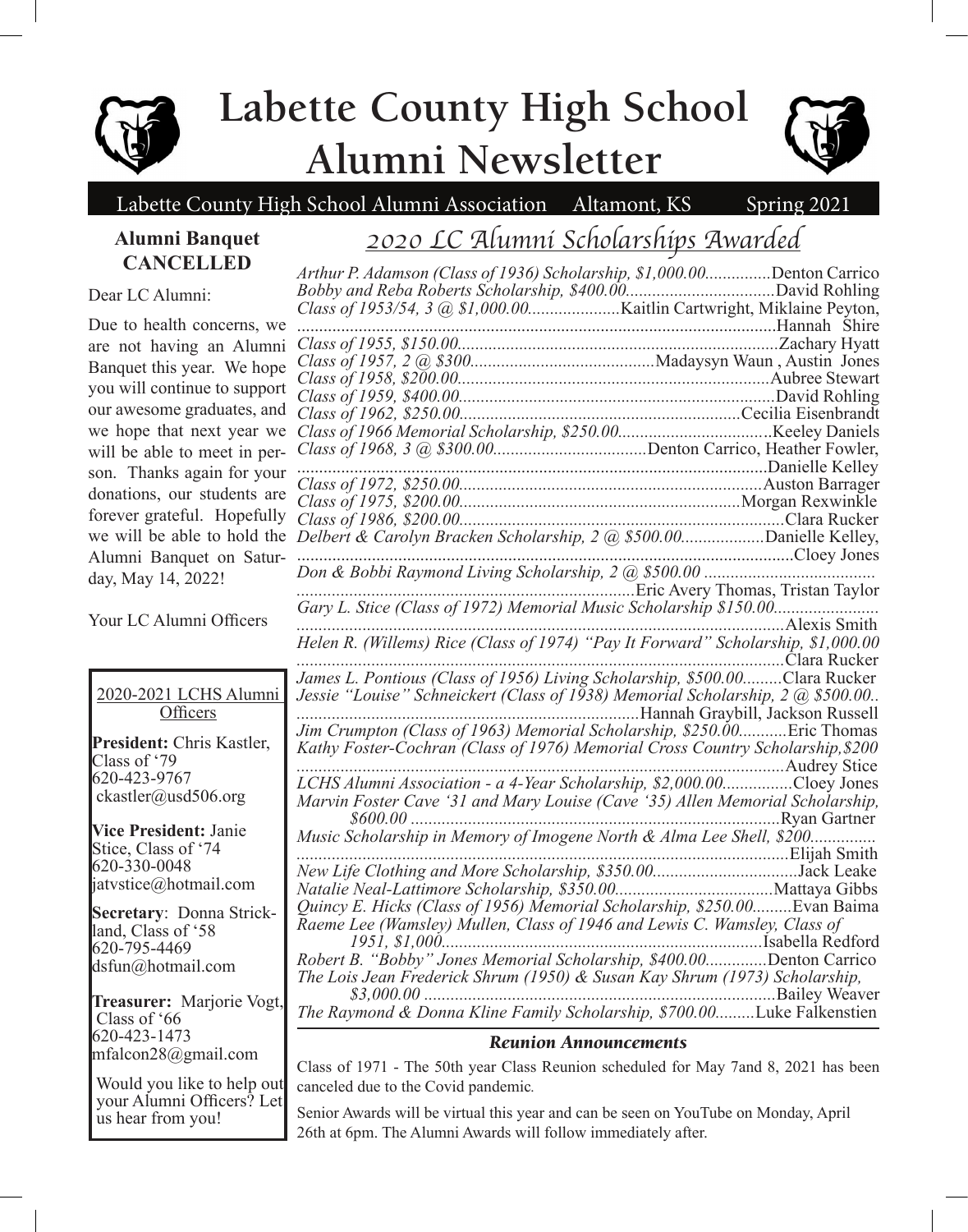## **From Your President**

#### *Alumni, you can make a difference.*

What a year, never in our lifetime has our world been turned upside down like it has this year. 2020 is surely a year that we will remember as we transformed the way we did school. Our students in Labette County are resilient and persevered through this pandemic to graduate and pursue their dreams. It is up to us as Alumni to make sure that happens.

 Alumni, it is my pleasure to serve as President of our Alumni Association again this year. As the time from my graduation gets farther away each year, the memories I collected during my years as a Grizzly are as vivid today as they were all those many years ago. What I really like about my memories from high school is that I was always young, trim and fit. I felt like I could conquer the world and college was affordable.

What is different now from that time is the cost of college. Students go into great debt just to get a Bachelor's degree and even more if they change majors or get a Master's degree.

 To that end, we have wonderful alumni that are passionate about making a difference for our young people, seeing them succeed as you give faithfully to the Alumni Association. Every year you support us with donations to sustain our scholarship fund, to fund our operating and mailing cost, as well providing the Sunshine Fund, which pays some expenses for students who cannot afford them.

 Your contributions help keep our Grizzly tradition of excellence strong and proud. At times it seems as though everyone is asking for your hard-earned dollar, but in order to sustain and improve the quality of our schools and provide scholarships, we need your assistance.

 This is our opportunity to give back. In the past, our alumni have always stepped up to provide scholarships or donated large sums of money for a specific project. If you would like a list of the district needs or any other project or program that needs funded, please let us know. We would be happy to provide you with the opportunity to make a difference.

| Remember, Alumni can make a difference. |                        |  |
|-----------------------------------------|------------------------|--|
| Chris Kastler-Class of 1979             | Thanks for all you do! |  |

#### **From the Treasurer Marjorie Eichhorn (Falcon) Vogt, Class of '66**

Due to the pandemic, we were unable to hold our annual Alumni Banquet last year (2020), and we do not feel it is safe to hold the Banquet again this year (2021). With much anticipation and prayer, we are planning May 14th, 2022, for a huge celebration! I am hopeful many classes will reschedule their reunions and our 2020 and 2021 graduates will attend. Mark your calendars! Thanks to Ms. Moffatt's class, we continue to create this annual newsletter as part of their class work, which was cut short! Ms. Moffatt then made the necessary corrections and got it off to Sun Graphics! It cost \$696.00 for printing, folding, and sealing of 1700; \$371.19 for mailing 1,430 newsletters. If you are receiving this newsletter via the post office and have an email address, or a change of address, please let me know.

Our balances of available funds as of January 19, 2021 is as follows: General Fund \$3,712.51; Museum Fund \$233.93; Scholarship Fund \$5,593.42; Sunshine Fund \$17,042.77. Please send your tax-deductible dollars to The 506 Foundation, Inc., and mark for LCHS Alumni funds.

#### 2020 Contributors

A total of \$37,680.58 for the 2020 Contributions to The 506 Foundation, Inc.

Contributors: Adam McKinnie, Albert Nash, American Family Insurance, Anita Wooten, Arleen McKinney, Arlene Shelton, Ben & Donna Robinson, Bernie Bilderback, Bill Neal, Blackbaud Giving Fund, Brian's Barber Shop, Carla Bebb, Carlene Eye, Carol Jewell, Carolyn Bracken, Charles Adamson, Chris Carney, Cindy Vanderford, Class of 1950, Clyde Kastler, Collene Miller, Commercial Bank, Connie Mitchell, Conoco Phillips, Curtis Harshaw, Daniel Hoy, Daria Condon, David Adamson, Dean Kastler, Debbie Sprague, Donald Raymond, Donna Blancett, Donna Burdue, Donna Jones, Esther Johnson, Frances Cave, Francis Kelsey, Glen Kastler, Glenn Lewman, Gloria Hawk, Gold Star Auto, Gordon McKinnie, Jack Leake, Jane Journot Kelsey, Janet Clark, Janie Williams, Jean McCandless, Joan Tongier, Joel Meyer, John & Linda Frazier, Joyce Skeen, Judy Kohman, Kae Phillips, Karen Baker, Karen Gillespie, Kelly McKinnie, Kimberly Hawks, L.D. Curran, Larry Gebhardt, LCCHS Class of 1955, LCCHS Class of 1957, LCTA Teacher Association, Lee Shell, Lewis C. Wamsley, Louise Bangel, Louise Harrington, Luvonne Hucke, Lynn Hill, Mark Delyon, Mark Piper Farms, Marvin Cave, Marvin Price, Mary Sasse, Mary Stevenson, Mary Sue Drake, Max Williams, Megan Rogers, Michael Bolen, Michael Walker, Nancy Berg, Nema Rowoth, New Life Clothing Store, Northrop Grumman, Patricia Layton, Philadelphia Foundation, Ralph Hopper, Ray & Janie Stice, Regional Vet, Rex Sand, Robert Bartelli, Ron McKinzie, Ronald Kline, Ronda Rohling, Ruth Ann Schwan, Ryan Patterson, Ryan Robinson, Sharon Strange, Suzanne Bradfield, Suzi Vieti, Teresa Leake, Virginia Sibert, Wayne Banzet, Jr., William Buckley, William Chapman, and William Cibes.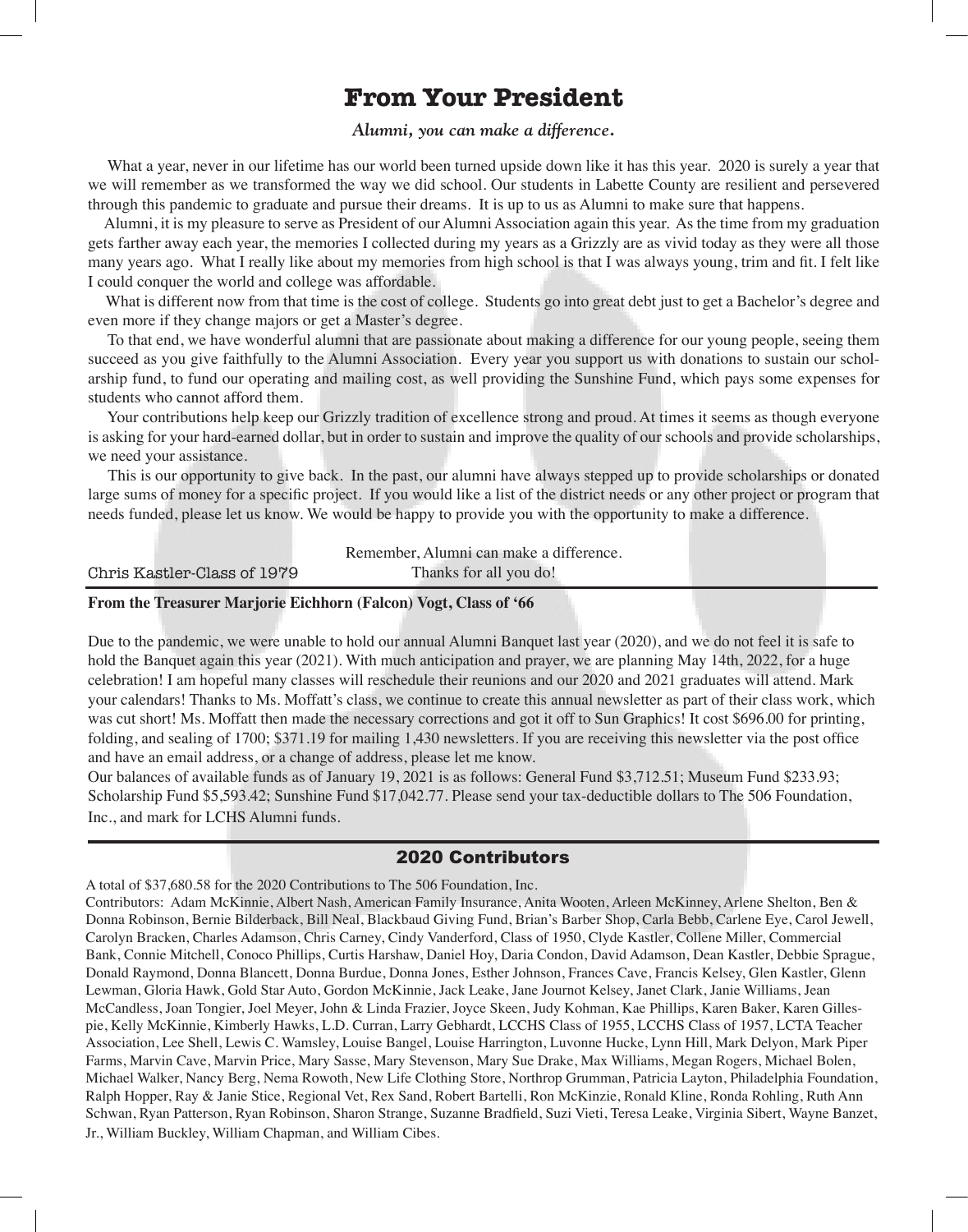## **Principal's Message**

Greetings LCHS Alumni:

 Labette County High School remains a special place - a place where what's best for kids is happening on a daily basis. A place where "Everyone is Someone" as Mr. "Slick" Norris, the 10th Principal at LCHS, was heard to say to students as they walked these hallowed halls, and we continue to emphasize that ideal today. Labette County is a school with a great learning environment where teachers and staff truly care about kids, and our parents and surrounding communities support the school and are committed to seeing it remain a special place.

 The 2020-2021 school year has been a huge challenge for both students and staff here at LCHS. However, we are grateful for the opportunities we have, especially after last spring when we were shut down and couldn't be in the school buildings or around our Grizzly family. I am so proud of our staff and the plan they came up with which has allowed us to have school in-person this year. The plan has accommodated the educational wants and needs of our community and students, while keeping the safety of staff and students paramount, and effectively educating ALL of our students to the level that USD 506 and LCHS is known for. This past August 2020 we were able to begin school with 85-90% of our students on campus attending school in-person. Our teachers have done an amazing job and are working twice as hard to educate those who can't attend in-person. By using technology such as "GoogleMeet" our students are able to log onto their computers and virtually be part of the class from home or another classroom to ensure safety and limit numbers in a classroom. Students and Staff who are on campus are required to wear a facemask, maintain a 6-foot distance from others, practice good hygiene, and have their temperature checked before entering the building for the first time each day. The students have adapted well and are doing an amazing job of meeting the expectations. Students are even cleaning their work areas with disinfectant prior to leaving each class every hour.

 The best part about Labette County High School is still the people and how much they care about this place and each other. The teachers and support staff at LCHS have a passion for seeing our students be successful, both here at LC and in their adult lives. Our mission is clear at Labette County: to combine high academic standards with "top-notch" Vocational opportunities / to combine the proud tradition of the past with a vision toward future college and career opportunities / to encourage and develop relationships that move students toward becoming successful, respectful, responsible citizens, and moral decision makers. This mission really hasn't changed much since the formation of LCCHS. The "Educational Philosophy" contained in the LCCHS catalog of 1948-49 states "The student must be taught industry, respect for …property, … the rights of other people, …and themselves. The secondary school is to help build a foundation for a better life."

As always I look forward to seeing and visiting with you at the Alumni Banquet in May and being surrounded by all of that "Grizzly Pride" once again.

Shane Holtzman (Class of 1988) Principal - Labette County High School

The 506 Foundation Inc.

The Purpose: We are a 501(c) (3) nonprofit organization whose mission is to foster excellence in education by funding programs that enhance the capabilities of USD 506 schools to stimulate students' acedemic achievement and enrich the learning environment.

The Goal: We shall engage in programs and activities benefiting the education of the youth in Labette County, Kansas, and to endow funds to enhance the quality of education provided by USD 506.

The Objective: We will concentrate on building endowment and serving as a repository for memorial and honorary contributions, as well as distributing grants for specific educational projects not ordinarily provided for in the school district budget.

An avenue for you to invest in the education of future generations has been established in the 506 foundation. There are several ways you can contribute. One can write a check to the foundation, include the foundation in your will, buy a life insurace policy naming the foundation the beneficiary, establish a trust naming the foundation as the beneficiary, or donate property, stock, or real estate to the foundation. Each of these actions will benefit the youth of USD 506 and may provide tax advantages to you at the same time.